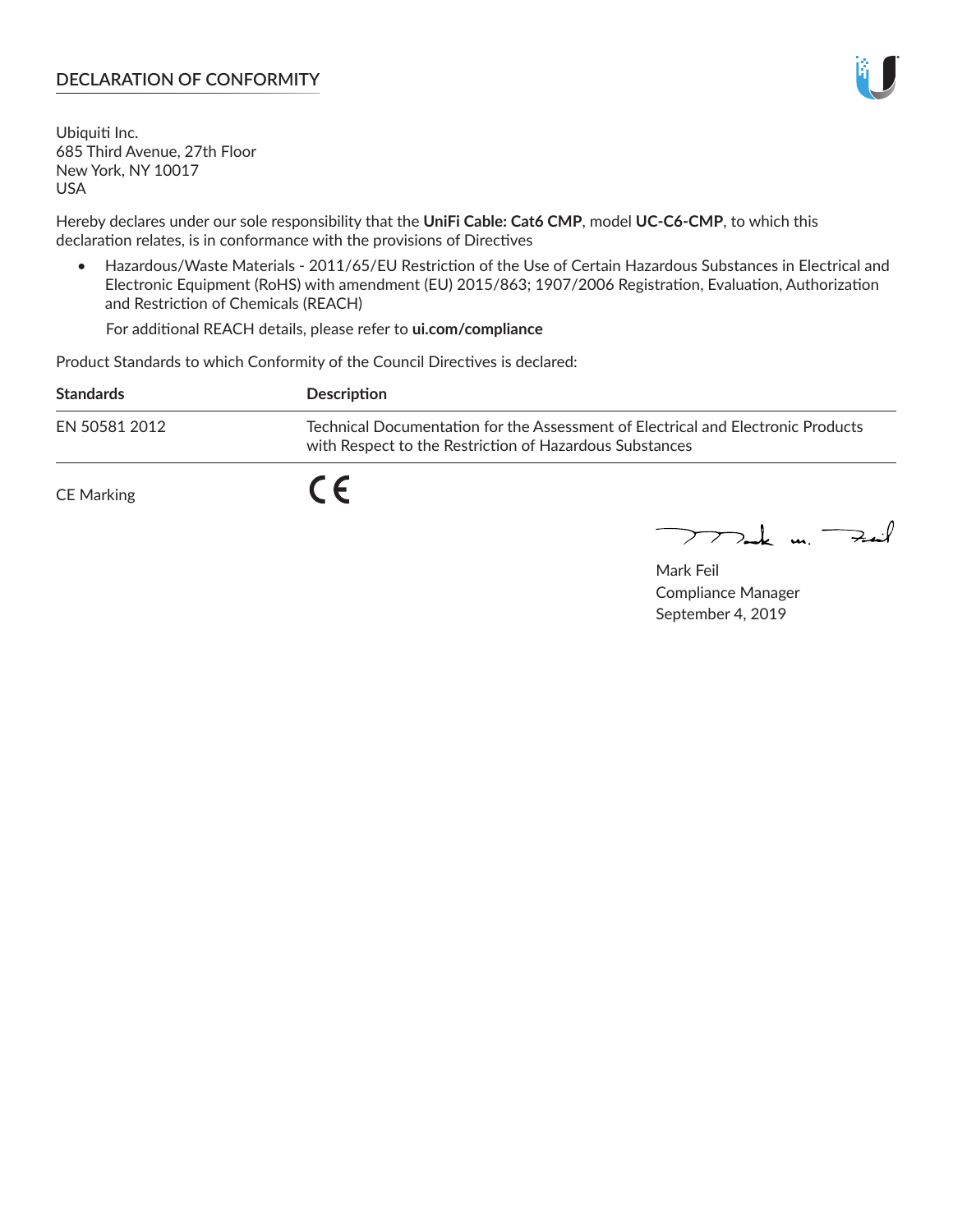# **DECLARATION OF CONFORMITY**



## **български** [Bulgarian]

С настоящото Ubiquiti декларира, че това устройство UC-C6-CMP е в съответствие със съществените изисквания и други приложими разпоредби на Директиви 2014/30/ЕС, 2014/35/ЕС.

## **Hrvatski** [Croatian]

Ubiquiti ovim putem izjavljuje da je ovaj uređaj UC-C6-CMP sukladan osnovnim zahtjevima i ostalim bitnim odredbama Direktiva 2014/30/EU, 2014/35/EU.

# **Čeština** [Czech]

Ubiquiti tímto prohlašuje, že toto UC-C6-CMP zařízení, je ve shodě se základními požadavky a dalšími příslušnými ustanoveními směrnic 2014/30/EU, 2014/35/EU.

## **Dansk** [Danish]

Hermed, Ubiquiti, erklærer at denne UC-C6-CMP enhed, er i overensstemmelse med de væsentlige krav og øvrige relevante krav i direktiver 2014/30/EU, 2014/35/EU.

## **Nederlands** [Dutch]

Hierbij verklaart Ubiquiti, dat deze UC-C6-CMP apparaat, in overeenstemming is met de essentiële eisen en de andere relevante bepalingen van richtlijnen 2014/30/EU, 2014/35/EU.

### **English**

Hereby, Ubiquiti, declares that this UC-C6-CMP device, is in compliance with the essential requirements and other relevant provisions of Directives 2014/30/EU, 2014/35/EU.

## **Eesti keel** [Estonian]

Käesolevaga Ubiquiti kinnitab, et antud UC-C6-CMP seade, on vastavus olulistele nõuetele ja teistele asjakohastele sätetele direktiivide 2014/30/EL, 2014/35/EL.

### **Suomi** [Finnish]

Täten Ubiquiti vakuuttaa, että tämä UC-C6-CMP laite, on yhdenmukainen olennaisten vaatimusten ja muiden sitä koskevien direktiivien 2014/30/EU, 2014/35/EU.

### **Français** [French]

Par la présente Ubiquiti déclare que l'appareil UC-C6-CMP, est conforme aux exigences essentielles et aux autres dispositions pertinentes des directives 2014/30/UE, 2014/35/UE.

# **Deutsch** [German]

Hiermit erklärt Ubiquiti, dass sich dieses UC-C6-CMP Gerät, in Übereinstimmung mit den grundlegenden Anforderungen und den anderen relevanten Vorschriften der Richtlinien 2014/30/EU, 2014/35/EU befindet.

### **Ελληνικά** [Greek]

Δια του παρόντος, Ubiquiti, δηλώνει ότι αυτή η συσκευή UC-C6-CMP, είναι σε συμμόρφωση με τις βασικές απαιτήσεις και τις λοιπές σχετικές διατάξεις των οδηγιών 2014/30/EE, 2014/35/EE.

### **Magyar** [Hungarian]

Ezennel Ubiquiti kijelenti, hogy ez a UC-C6-CMP készülék megfelel az alapvető követelményeknek és más vonatkozó 2014/30/EU, 2014/35/EU irányelvek rendelkezéseit.

### **Íslenska** [Icelandic]

Hér, Ubiquiti, því yfir að þetta UC-C6-CMP tæki er í samræmi við grunnkröfur og önnur viðeigandi ákvæði tilskipana 2014/30/ESB, 2014/35/ESB.

### **Italiano** [Italian]

Con la presente, Ubiquiti, dichiara che questo dispositivo UC-C6-CMP, è conforme ai requisiti essenziali ed alle altre disposizioni pertinenti delle direttive 2014/30/UE, 2014/35/UE.